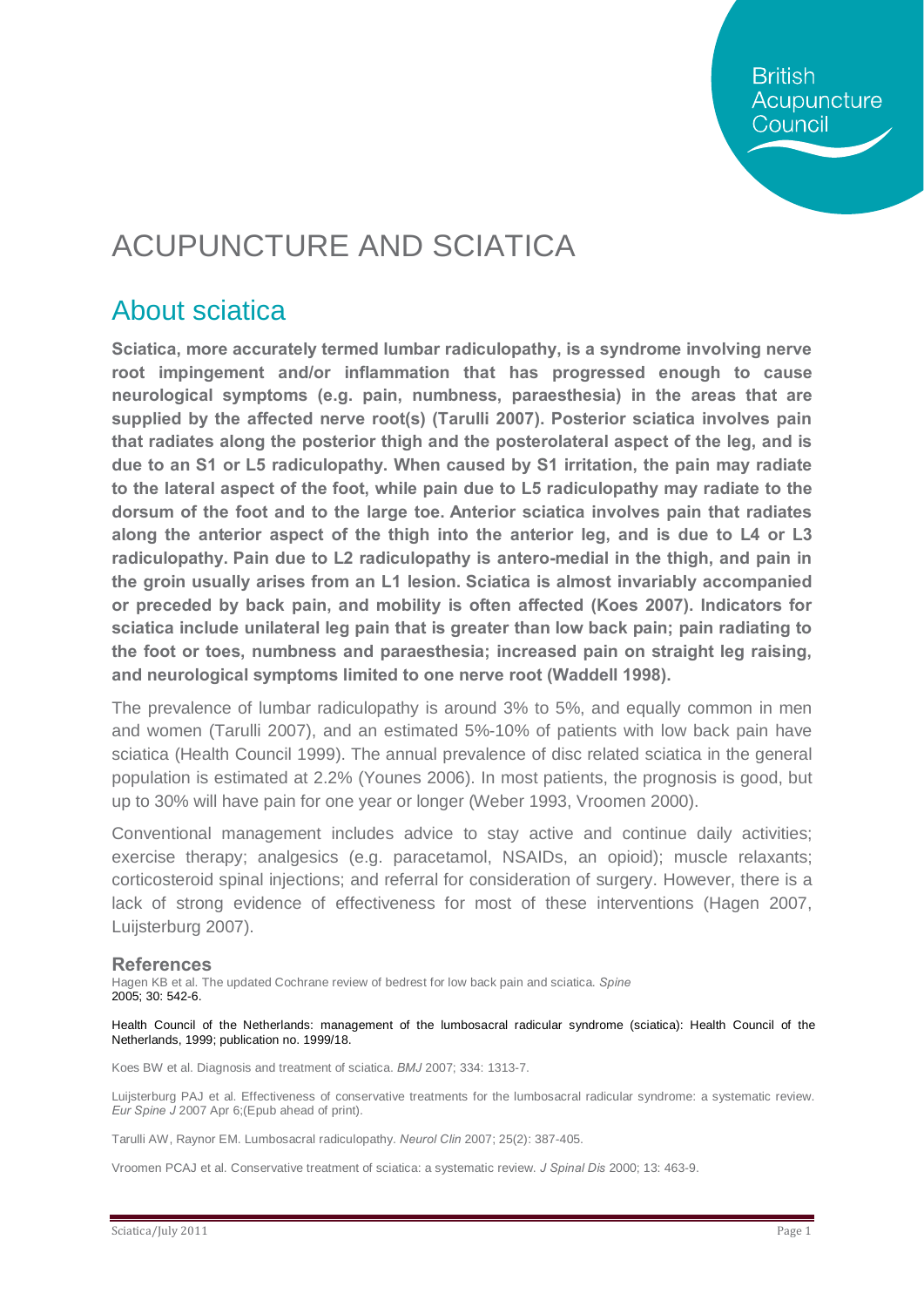Weber H et al. The natural course of acute sciatica with nerve root symptoms in a double blind placebo-controlled trial of evaluating the effect of piroxicam (NSAID). *Spine* 1993; 18: 1433-8.

Waddell G. The back pain revolution. Edinburgh: Churchill Livingstone, 1998.

Younes M et al. Prevalence and risk factors of disc-related sciatica in an urban population in Tunisia. *Joint Bone Spine* 2006; 73: 538-42.

### How acupuncture can help

There is substantial research to show that acupuncture is significantly better than no treatment and also at least as good, if not better than, standard medical care for back pain (Yuan 2008, Furlan 2008; see the Fact Sheet on Acupuncture and Back Pain). There is less specific research on acupuncture for sciatica, but there is evidence to suggest that it may provide some pain relief (Wang 2009, Chen 2009, Inoue 2008, Wang 2004). (see overleaf)

Acupuncture can help relieve back pain and sciatica by:

- · stimulating nerves located in muscles and other tissues, which leads to release of endorphins and other neurohumoral factors, and changes the processing of pain in the brain and spinal cord (Pomeranz 1987, Zhao 2008).
- reducing inflammation, by promoting release of vascular and immunomodulatory factors (Kavoussi 2007, Zijlstra 2003).
- improving muscle stiffness and joint mobility by increasing local microcirculation (Komori 2009), which aids dispersal of swelling.
- · causing a transient change in sciatic nerve blood flow, including circulation to the cauda equine and nerve root. This response is eliminated or attenuated by administration of atropine, indicating that it occurs mainly via cholinergic nerves (Inoue 2008).
- influencing the neurotrophic factor signalling system, which is important in neuropathic pain (Dong 2006).
- increasing levels of serotonin and noradrenaline, which can help reduce pain and speed nerve repair (Wang 2005).
- · improving the conductive parameters of the sciatic nerve (Zhang 2005).
- · promoting regeneration of the sciatic nerve (La 2005)

### About traditional acupuncture

Acupuncture is a tried and tested system of traditional medicine, which has been used in China and other eastern cultures for thousands of years to restore, promote and maintain good health. Its benefits are now widely acknowledged all over the world, and in the past decade traditional acupuncture has begun to feature more prominently in mainstream healthcare in the UK. In conjunction with needling, the practitioner may use techniques such as moxibustion, cupping, massage or electro-acupuncture. They may also suggest dietary or lifestyle changes.

Traditional acupuncture takes a holistic approach to health and regards illness as a sign that the body is out of balance. The exact pattern and degree of imbalance is unique to each individual. The traditional acupuncturistos skill lies in identifying the precise nature of the underlying disharmony and selecting the most effective treatment. The choice of acupuncture points will be specific to each patiento needs. Traditional acupuncture can also be used as a preventive measure to strengthen the constitution and promote general wellbeing.

An increasing weight of evidence from Western scientific research (see overleaf) is demonstrating the effectiveness of acupuncture for treating a wide variety of conditions.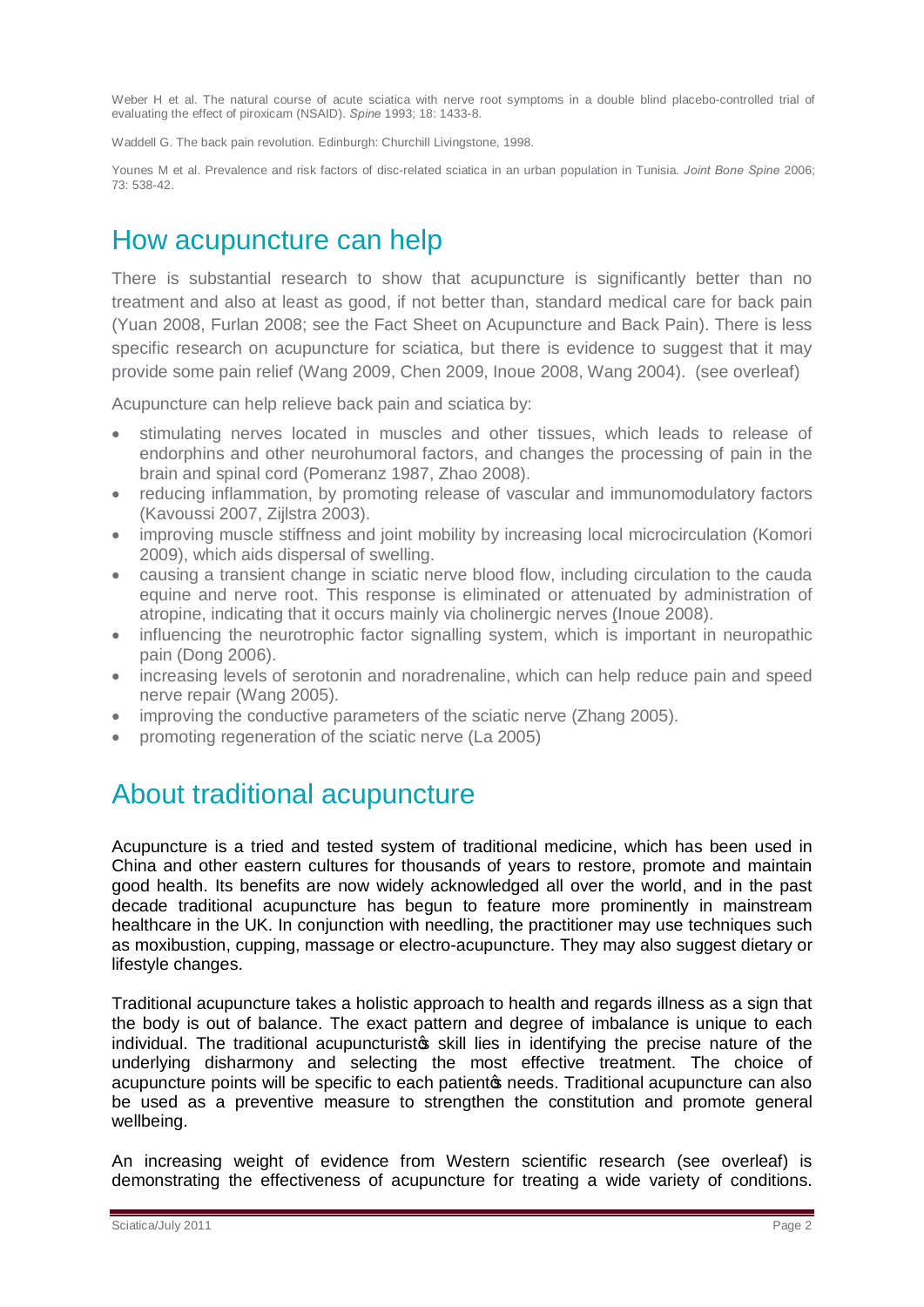From a biomedical viewpoint, acupuncture is believed to stimulate the nervous system, influencing the production of the body ocommunication substances - hormones and neurotransmitters. The resulting biochemical changes activate the body's self-regulating homeostatic systems, stimulating its natural healing abilities and promoting physical and emotional wellbeing.

## About the British Acupuncture Council

With over 3000 members, the British Acupuncture Council (BAcC) is the UK® largest professional body for traditional acupuncturists. Membership of the BAcC guarantees excellence in training, safe practice and professional conduct. To find a qualified traditional acupuncturist, contact the BAcC on 020 8735 0400 or visit [www.acupuncture.org.uk](http://www.acupuncture.org.uk/)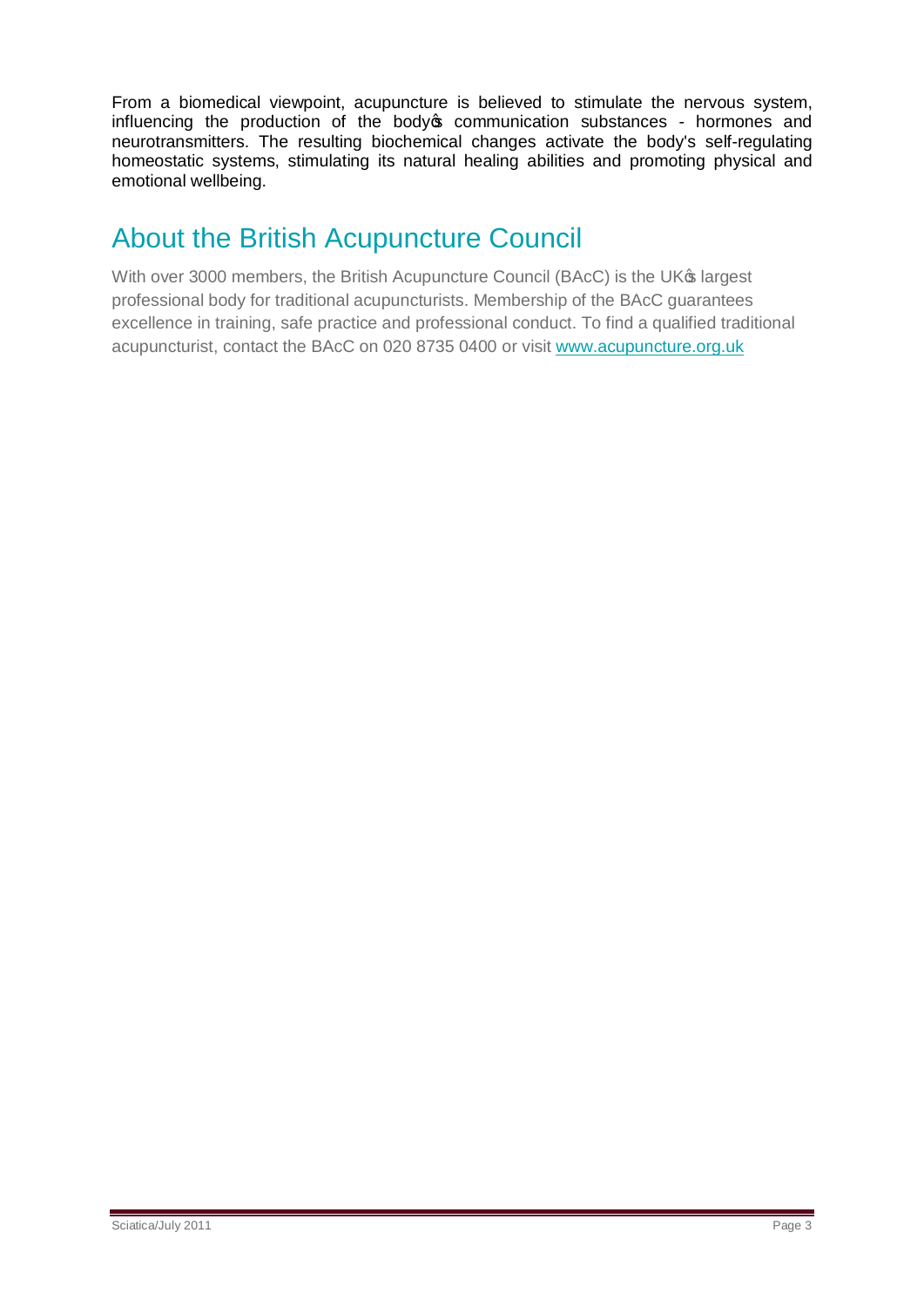# ACUPUNCTURE AND SCIATICA

## The evidence

| <b>Research</b>                                                                                                                                                                                                                                                                         | <b>Conclusion</b>                                                                                                                                                                                                                                                                                                                                                                                                                                                                                                                                                                                                                                                                                                                                                                                                                                                                                                                                                        |
|-----------------------------------------------------------------------------------------------------------------------------------------------------------------------------------------------------------------------------------------------------------------------------------------|--------------------------------------------------------------------------------------------------------------------------------------------------------------------------------------------------------------------------------------------------------------------------------------------------------------------------------------------------------------------------------------------------------------------------------------------------------------------------------------------------------------------------------------------------------------------------------------------------------------------------------------------------------------------------------------------------------------------------------------------------------------------------------------------------------------------------------------------------------------------------------------------------------------------------------------------------------------------------|
| <b>Reviews - low back pain</b>                                                                                                                                                                                                                                                          |                                                                                                                                                                                                                                                                                                                                                                                                                                                                                                                                                                                                                                                                                                                                                                                                                                                                                                                                                                          |
| Yuan J et al. Effectiveness of<br>acupuncture for low back pain: a<br>systematic review. Spine 2008;<br>33(23): E887-900.                                                                                                                                                               | Systematic review and meta-analysis of 23 trials involving 6,359<br>patients, which looked at acupuncture in the treatment of low back<br>pain. It found moderate evidence that acupuncture is more effective<br>than no treatment and strong evidence that acupuncture is a useful<br>supplement to other forms of conventional therapy. The reviewers<br>concluded that acupuncture should be advocated for the treatment<br>of chronic low back pain.                                                                                                                                                                                                                                                                                                                                                                                                                                                                                                                 |
| Furlan AD et al. Acupuncture and dry-<br>needling for low back pain. Cochrane<br>Database Syst Rev 2005; (1):<br>CD001351.                                                                                                                                                              | Systematic review and meta-analysis of 35 trials involving 2,861<br>patients, which assessed acupuncture for low back pain. The<br>reviewers concluded that for chronic low back pain, acupuncture is<br>more effective for pain relief and functional improvement than no<br>treatment or sham treatment, and that acupuncture may be a useful<br>adjunct to other therapies for chronic low back pain.                                                                                                                                                                                                                                                                                                                                                                                                                                                                                                                                                                 |
| Ammendolia C et al. Evidence-<br>informed management of chronic low<br>back pain with needle acupuncture.<br>Spine J 2008 Jan-Feb; 8(1): 160-72.                                                                                                                                        | Review article on management of chronic low back pain with<br>acupuncture, which explains theories on the mechanisms of action<br>on pain with acupuncture. It concludes that the most consistent<br>evidence is for the addition of acupuncture to other therapies.                                                                                                                                                                                                                                                                                                                                                                                                                                                                                                                                                                                                                                                                                                     |
| Clinical trials - sciatica                                                                                                                                                                                                                                                              |                                                                                                                                                                                                                                                                                                                                                                                                                                                                                                                                                                                                                                                                                                                                                                                                                                                                                                                                                                          |
| Wang ZX. [Clinical observation on<br>electroacupuncture at acupoints for<br>treatment of senile radical sciatica].<br>Zhongguo Zhenjiu 2009; 29(2): 126-<br>8.                                                                                                                          | A randomised trial that compared therapeutic effects of<br>electroacupuncture and TENS on radical sciatica in a total of 139<br>patients. At the end of the first course of treatment, the cure rate<br>was greater (41.4%) in the electroacupuncture group than the TENS<br>group (29.0%, p<0.05), and at the end of second course, was still<br>greater (80.0% vs. 44.9%, p<0.005). The researchers concluded<br>that the therapeutic effect of electroacupuncture on senile radical<br>sciatica is significantly better than TENS.                                                                                                                                                                                                                                                                                                                                                                                                                                    |
| Chen M-R et al. The warming<br>acupuncture for treatment of sciatica<br>in 30 cases. Journal of Traditional<br>Chinese Medicine 2009; 29(1): 50-<br>53.                                                                                                                                 | A clinical study to observe the relationship between the pain threshold<br>and the therapeutic effects of acupuncture for sciatica. Ninety<br>sciatica patients were randomised to an acupuncture group<br>(needles warmed with moxa), a western medicine group<br>(nimesulide) or a point-injection group (anisodamine). Pain threshold<br>was tested before treatment and after the first, second and third<br>treatment courses. Acupuncture had better therapeutic effects than<br>the other two groups, with significant differences in the change in<br>pain threshold and the improvement of clinical symptoms and signs<br>(p<0.01). The researchers concluded that acupuncture can relieve<br>the symptoms of sciatica with an increase in pain threshold.                                                                                                                                                                                                      |
| Inoue M et al. Acupuncture treatment<br>for low back pain and lower limb<br>symptoms - The relation between<br>acupuncture or electroacupuncture<br>stimulation and sciatic nerve blood<br>flow. Evidence-based<br><b>Complementary and Alternative</b><br>Medicine 2008; 5(2): 133-43. | A clinical trial to investigate the efficacy of acupuncture for lumbar<br>spinal canal stenosis and herniated lumbar disc, and an animal<br>study to clarify the mechanisms of acupuncture on sciatic nerve<br>blood flow. In the clinical trial, patients were divided into three<br>treatment groups: needling of acupuncture points on either side of<br>the spine, electroacupuncture on the pudendal nerve or<br>electroacupuncture at the nerve root. Primary outcome<br>measurements were pain and dysaesthesia [evaluated with a visual<br>analogue scale (VAS)] and continuous walking distance. About half<br>the patients in the spinal acupuncture points group had<br>improvement in symptoms, while electroacupuncture on the<br>pudendal nerve was effective for the symptoms that had not<br>improved with that treatment. Considerable immediate and<br>sustained relief was observed in patients who received<br>electroacupuncture at the nerve root. |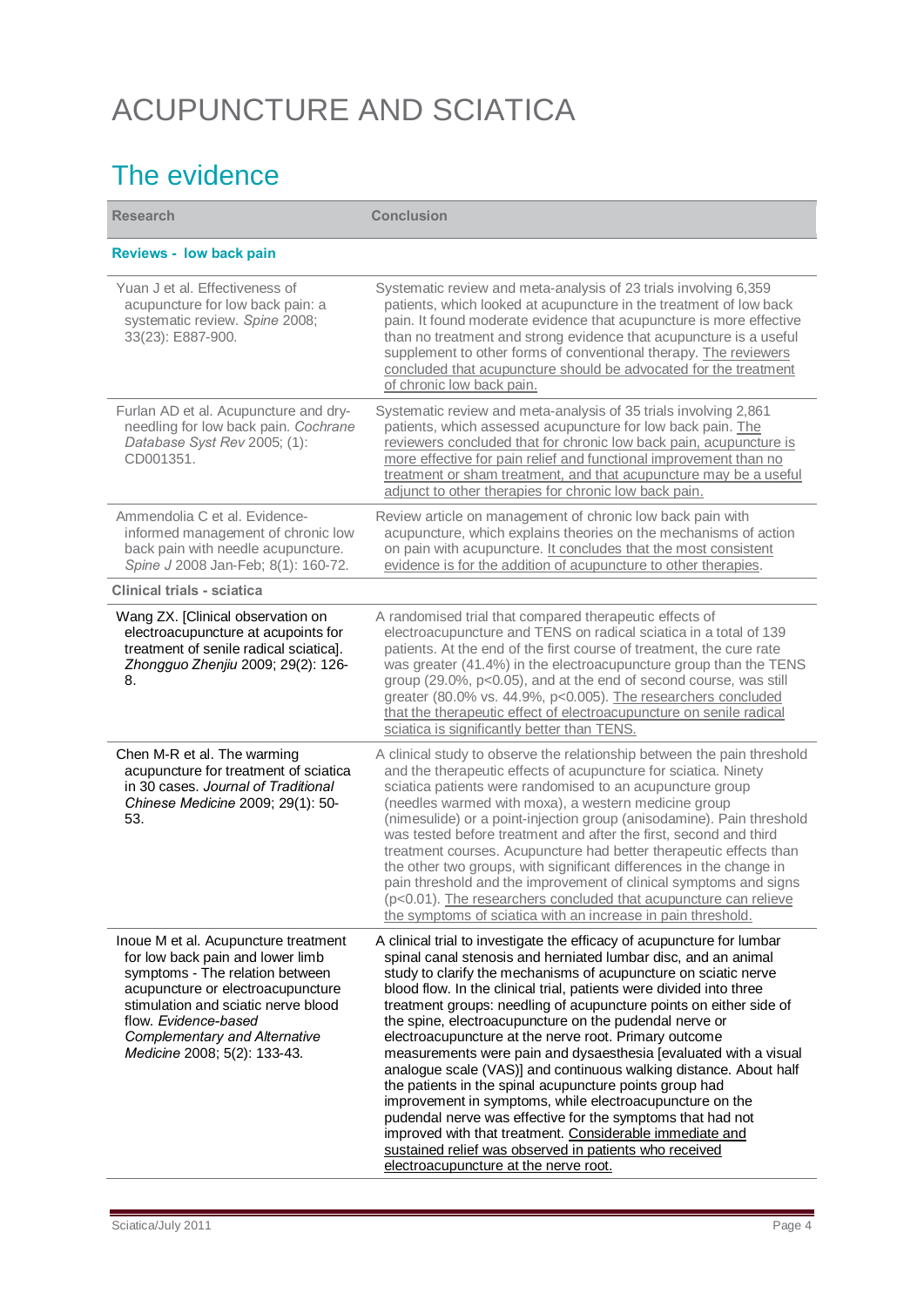|                                                                                                                                                                                                                                                               | In the animal study, sciatic nerve blood flow was measured with laser-<br>Doppler flowmetry at, before and during three kinds of stimulation<br>(manual acupuncture on lumber muscle, electrical stimulation on the<br>pudendal nerve and electrical stimulation on the sciatic nerve) in<br>anesthetised rats. Increase in sciatic nerve blood flow was observed<br>in 56.9% of the animals given lumber muscle acupuncture, 100%<br>with pudendal nerve stimulation and 100% with sciatic nerve<br>stimulation. Sciatic nerve stimulation sustained the increase longer<br>than pudendal nerve stimulation.<br>The researchers concluded that one mechanism of action of<br>acupuncture and electrical acupuncture stimulation could be that, in<br>addition to its influence on the pain inhibitory system, it participates in<br>causing a transient change in sciatic nerve blood flow, including<br>circulation to the cauda equine and nerve root.                                                                                                                                                              |
|---------------------------------------------------------------------------------------------------------------------------------------------------------------------------------------------------------------------------------------------------------------|------------------------------------------------------------------------------------------------------------------------------------------------------------------------------------------------------------------------------------------------------------------------------------------------------------------------------------------------------------------------------------------------------------------------------------------------------------------------------------------------------------------------------------------------------------------------------------------------------------------------------------------------------------------------------------------------------------------------------------------------------------------------------------------------------------------------------------------------------------------------------------------------------------------------------------------------------------------------------------------------------------------------------------------------------------------------------------------------------------------------|
| Wang B-X, La J-L. Therapeutic effects<br>of electro-acupuncture and diclofenac<br>on herniation of lumbar intervertebral<br>disc. Chinese Journal of Clinical<br>Rehabilitation 2004; 8(17): 3413-5.                                                          | A randomised trial to compare the effects of electroacupuncture and<br>diclofenac treatment in 40 patients with sciatica caused by<br>herniation of an intervertebral disc. The main outcome measures<br>were Laseque's sign, and tenderness and numbness of the buttock,<br>posterior side of the thigh, and the leg. After the treatment, the angle<br>of Laseque's sign in the acupuncture group was significantly greater<br>than that in the medication group ( $p<0.05$ ). Also, the mean score of<br>buttock tenderness was significantly lower in the acupuncture group<br>than in the medication group (p<0.05). However, the mean scores of<br>tenderness relief in the posterior side of the thigh and of the leg<br>were not significantly different between the two groups. There was<br>no significant difference in alleviation of numbness of the feet<br>between the two groups (p>0.05). The researchers concluded that<br>electro-acupuncture is more effective than diclofenac for increasing<br>the Laseque's sign angles and relieving tenderness at needled sites<br>in patients with sciatica. |
| <b>Animal studies</b>                                                                                                                                                                                                                                         |                                                                                                                                                                                                                                                                                                                                                                                                                                                                                                                                                                                                                                                                                                                                                                                                                                                                                                                                                                                                                                                                                                                        |
| Inoue M et al. The effect of electrical<br>stimulation of the pudendal nerve on<br>sciatic nerve blood flow in animals.<br>Acupuncture in Medicine 2008; 26(3):<br>$145 - 8.$                                                                                 | An animal study that investigated the mechanism of the clinical effect<br>of electroacupuncture of the pudendal nerve on the lumbar and<br>lower limb symptoms caused by lumbar spinal canal stenosis.<br>Electrical stimulation of the pudendal nerve significantly increased<br>blood flow in the sciatic nerve, transiently and without increasing<br>heart rate and systemic blood pressure. The significant increase in<br>the sciatic nerve blood flow disappeared after administration of<br>atropine, indicating that it occurs mainly via cholinergic nerves.                                                                                                                                                                                                                                                                                                                                                                                                                                                                                                                                                 |
| Dong Z-Q et al. Down-regulation of<br>GFRalpha-1 expression by antisense<br>oligodeoxynucleotide attenuates<br>electroacupuncture analgesia on heat<br>hyperalgesia in a rat model of<br>neuropathic pain. Brain Research<br>Bulletin 2006; 69(1): 30-6.      | An animal study that found the endogenous glial cell line-derived<br>neurotrophic factor signalling system (important in neuropathic pain)<br>is involved in the effects of electroacupuncture analgesia on<br>neuropathic pain in rats.                                                                                                                                                                                                                                                                                                                                                                                                                                                                                                                                                                                                                                                                                                                                                                                                                                                                               |
| Wang S et al. Effects of acupuncture<br>on monoamine neurotransmitters in<br>brain tissue of experimental rat<br>models of sciatic nerve compression.<br>Chinese Journal of Clinical<br>Rehabilitation 2005; 9(33): 94-6.                                     | An animal study that looked at the influence of acupuncture on the<br>level of monoamine neurotransmitters in brain tissue of rat models<br>of sciatic nerve compression, and how this affects analgesia and<br>repair of nerve injury. Electroacupuncture resulted in significantly<br>higher levels of serotonin and noradrenaline, which can help reduce<br>pain and speed nerve repair.                                                                                                                                                                                                                                                                                                                                                                                                                                                                                                                                                                                                                                                                                                                            |
| Zhang W-G et al. Effect of<br>acupuncture on the recovery of<br>injured sciatic nerve in rats<br>quantitatively evaluated with the<br>changes of electrophysiological<br>parameters. Chinese Journal of<br>Clinical Rehabilitation 2005. 9(25):<br>$140 - 1.$ | An animal study that observed the effect of acupuncture on injured<br>sciatic nerves. It found that every conductive parameter of the<br>sciatic nerve improved after acupuncture.                                                                                                                                                                                                                                                                                                                                                                                                                                                                                                                                                                                                                                                                                                                                                                                                                                                                                                                                     |
| La J-L et al. Morphological studies on                                                                                                                                                                                                                        | An animal study that compared the effects of electroacupuncture with                                                                                                                                                                                                                                                                                                                                                                                                                                                                                                                                                                                                                                                                                                                                                                                                                                                                                                                                                                                                                                                   |